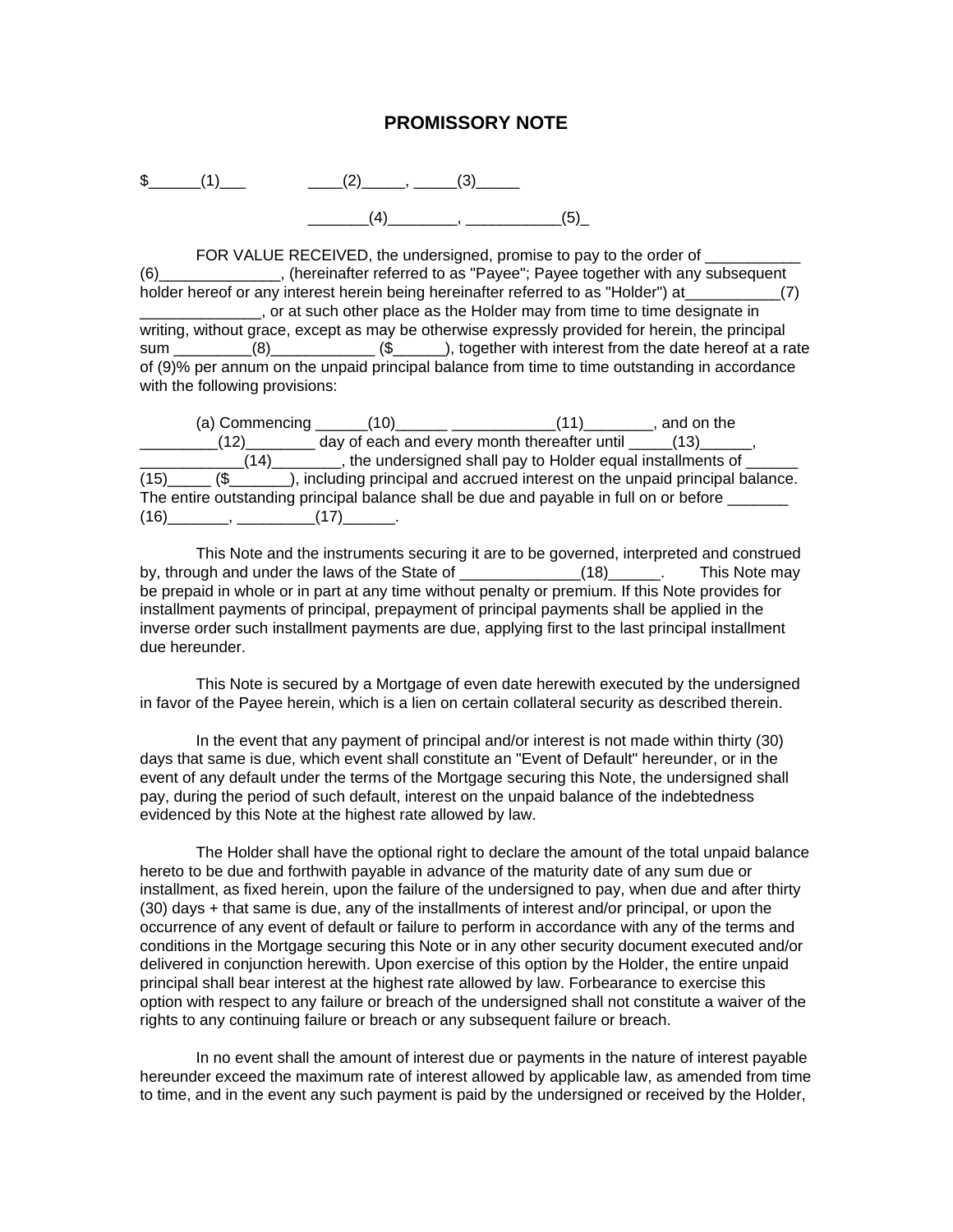then such excess sum shall be credited as a payment of principal, unless the undersigned shall notify the Holder, in writing, that the undersigned elects to have such excess sum returned to it forthwith.

Time is of the essence hereunder and, in case this Note is collected by law or through an attorney-at-law, or under advice therefrom, the undersigned agrees to pay all costs of collection including reasonable attorneys' fees. Reasonable attorneys' fees are defined to include, but not be limited to, all fees incurred in all matters of collection and enforcement, construction and interpretation, before, during and after suit, trial, proceedings and appeals. Attorneys' fees shall also include hourly charges for paralegals, law clerks and other staff members operating under the supervision of an attorney.

The remedies of the Holder, as provided herein or in the Mortgage, shall be cumulative and concurrent, and may be pursued singularly, successively or together, at the sole discretion of the Holder, and may be exercised as often as occasion therefor shall raise. No act of omission or commission of the Holder, including specifically any failure to exercise any right, remedy or recourse, shall be deemed to be a waiver or release of the same, such waiver or release to be affected only through a written document executed by the Holder and then only to the extent specifically recited therein. A waiver or release with reference to any one event shall not be construed as continuing, as a bar to, or as a waiver or release of any subsequent right, remedy or recourse as to a subsequent event.

Any notice to be given or to be served upon any party hereto, in connection with this Note, must be in writing, and may be given by certified or registered mail and shall be deemed to have been given and received on the third (3rd) business day after a certified or registered letter containing such notice, properly address, with postage prepaid, is deposited in the United States mail; and if given otherwise then by certified or registered mail, it shall be deemed to have been given when delivered to and received by the party to whom it is addressed. Such notices shall be given to the parties hereto as set forth in the Mortgage.

All persons or corporations or other entities now or at any time liable, whether primarily or secondarily, for the payment of the indebtedness hereby evidenced, for themselves, their heirs, legal representatives, successors and assigns respectively, hereby (a) expressly waive presentment, demand for payment, notice of dishonor, protest, notice of non-payment or protest, and diligence in collection except as may be otherwise expressly provided; (b) consent that the time of all payments or any part thereof may be extended, rearranged, renewed or postponed by the Holder hereof and further consent that the collateral security or any part thereof may be released, exchanged, added to or substituted for by Holder hereof, without in anywise modifying, altering, releasing, affecting or limiting their respective liability or the lien of any security instrument; (c) agree that the Holder, in order to enforce payment of this Note, shall not be required first to institute any suit or to exhaust any of its remedies against the undersigned or any other person or party to become liable hereunder.

If more than one party shall execute this Note, the term "undersigned" as used herein, shall mean all parties signing this Note and each of them, who shall be jointly and severally obligated hereunder.

In this Note, whenever the context so requires, the neuter gender includes the feminine and/or masculine, as the case may be, and the singular number includes the plural.

All references herein to interest at the "maximum rate" shall mean "maximum legal contract rate".

IN WITNESS WHEREOF, the undersigned has caused this Note to be executed in its